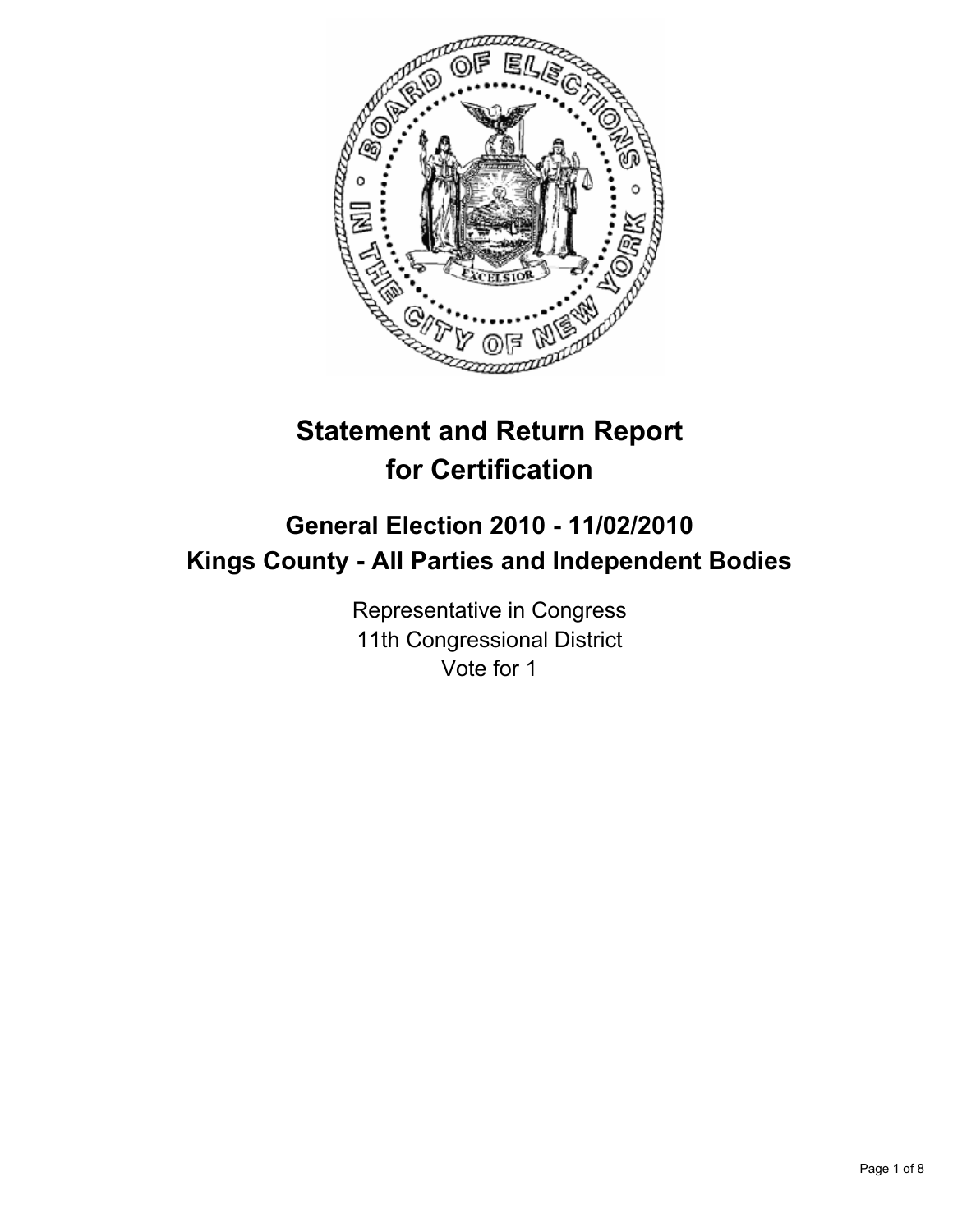

| PUBLIC COUNTER                     | 1,007 |
|------------------------------------|-------|
| <b>EMERGENCY</b>                   | 0     |
| ABSENTEE/MILITARY                  | 8     |
| <b>FEDERAL</b>                     | 2     |
| AFFIDAVIT                          | 40    |
| <b>Total Ballots</b>               | 1,057 |
| YVETTE D CLARKE (DEMOCRATIC)       | 879   |
| HUGH C CARR (REPUBLICAN)           | 11    |
| HUGH C CARR (CONSERVATIVE)         | 3     |
| YVETTE D CLARKE (WORKING FAMILIES) | 50    |
| <b>Total Votes</b>                 | 943   |
| Unrecorded                         | 114   |

**Assembly District 41**

| <b>PUBLIC COUNTER</b>              | 1,838 |
|------------------------------------|-------|
| <b>EMERGENCY</b>                   | 0     |
| ABSENTEE/MILITARY                  | 25    |
| <b>FEDERAL</b>                     | 16    |
| <b>AFFIDAVIT</b>                   | 26    |
| <b>Total Ballots</b>               | 1,905 |
| YVETTE D CLARKE (DEMOCRATIC)       | 1,466 |
| HUGH C CARR (REPUBLICAN)           | 144   |
| HUGH C CARR (CONSERVATIVE)         | 29    |
| YVETTE D CLARKE (WORKING FAMILIES) | 93    |
| DAVID S YASSKY (WRITE-IN)          | 1     |
| ROYSTON ANTOINE (WRITE-IN)         | 1     |
| <b>Total Votes</b>                 | 1,734 |
| Unrecorded                         | 171   |

| <b>PUBLIC COUNTER</b>              | 15,943 |
|------------------------------------|--------|
| <b>EMERGENCY</b>                   | 36     |
| ABSENTEE/MILITARY                  | 221    |
| <b>FEDERAL</b>                     | 79     |
| <b>AFFIDAVIT</b>                   | 386    |
| <b>Total Ballots</b>               | 16,665 |
| YVETTE D CLARKE (DEMOCRATIC)       | 13,370 |
| HUGH C CARR (REPUBLICAN)           | 661    |
| HUGH C CARR (CONSERVATIVE)         | 126    |
| YVETTE D CLARKE (WORKING FAMILIES) | 1,237  |
| DONALD DUCK (WRITE-IN)             |        |
| E NIKOLAI (WRITE-IN)               | 1      |
| <b>Total Votes</b>                 | 15,396 |
| Unrecorded                         | 1.269  |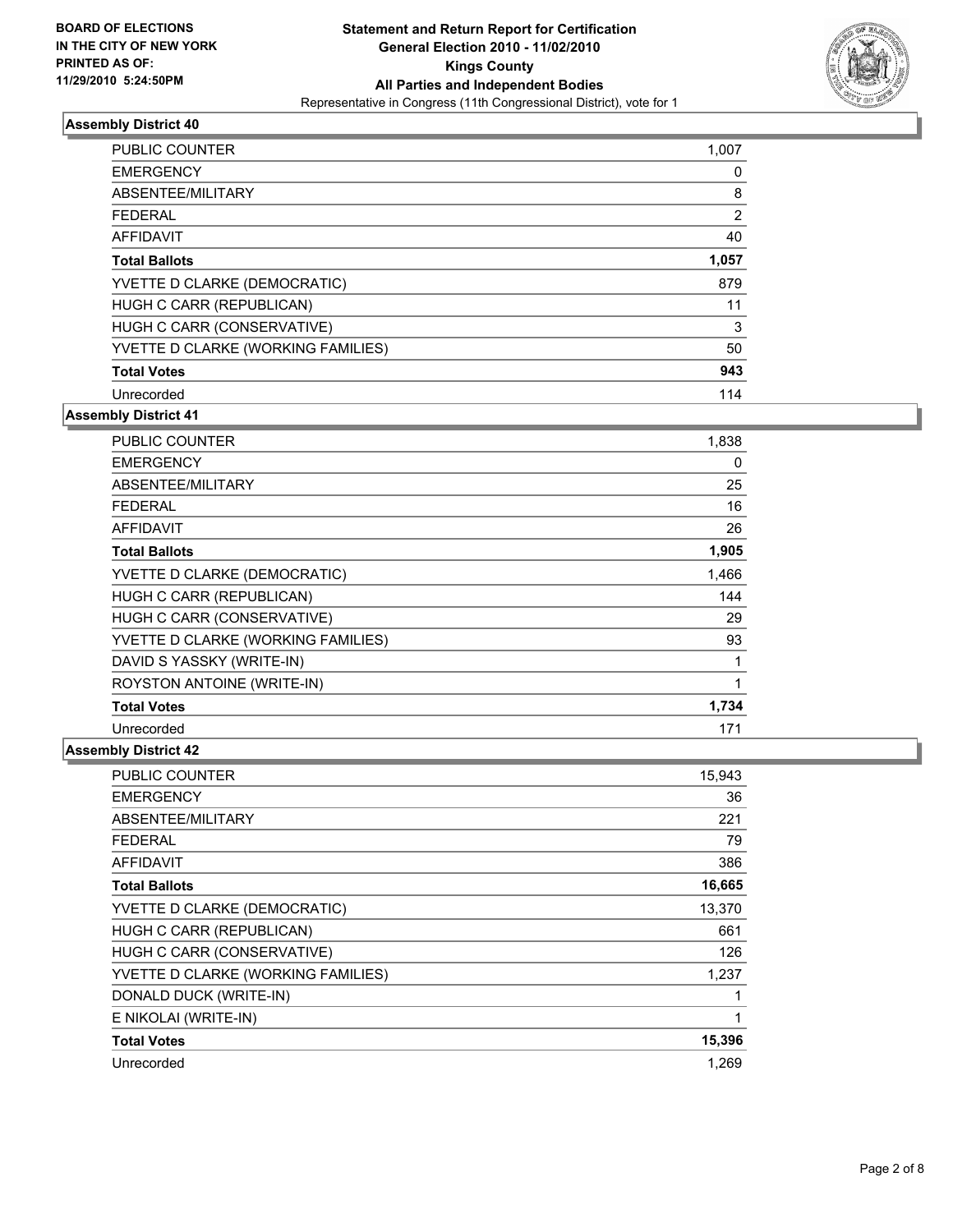

| <b>PUBLIC COUNTER</b>              | 20,567 |
|------------------------------------|--------|
| <b>EMERGENCY</b>                   | 3      |
| ABSENTEE/MILITARY                  | 360    |
| <b>FEDERAL</b>                     | 76     |
| AFFIDAVIT                          | 467    |
| <b>Total Ballots</b>               | 21,473 |
| YVETTE D CLARKE (DEMOCRATIC)       | 17,156 |
| HUGH C CARR (REPUBLICAN)           | 1,211  |
| HUGH C CARR (CONSERVATIVE)         | 264    |
| YVETTE D CLARKE (WORKING FAMILIES) | 1,421  |
| <b>NORMAN WHITE (WRITE-IN)</b>     |        |
| <b>Total Votes</b>                 | 20,053 |
| Unrecorded                         | 1,420  |

| PUBLIC COUNTER                     | 20,800         |
|------------------------------------|----------------|
| <b>EMERGENCY</b>                   | 0              |
| ABSENTEE/MILITARY                  | 438            |
| <b>FEDERAL</b>                     | 162            |
| <b>AFFIDAVIT</b>                   | 523            |
| <b>Total Ballots</b>               | 21,923         |
| YVETTE D CLARKE (DEMOCRATIC)       | 12,369         |
| HUGH C CARR (REPUBLICAN)           | 3,114          |
| HUGH C CARR (CONSERVATIVE)         | 591            |
| YVETTE D CLARKE (WORKING FAMILIES) | 3,801          |
| ALBERT BRIWMORE (WRITE-IN)         | 1              |
| BENETO MUSOALINE (WRITE-IN)        | 1              |
| ERIN MADDEN (WRITE-IN)             | $\overline{2}$ |
| HUGH HEFNER (WRITE-IN)             | 1              |
| JIMMY MCMILLAN (WRITE-IN)          | 1              |
| LORI KNEIDEL (WRITE-IN)            | 1              |
| STEPLEN DI BRIENZA (WRITE-IN)      | 1              |
| <b>WAYNE BERNETT (WRITE-IN)</b>    | 1              |
| <b>Total Votes</b>                 | 19,884         |
| Unrecorded                         | 2,039          |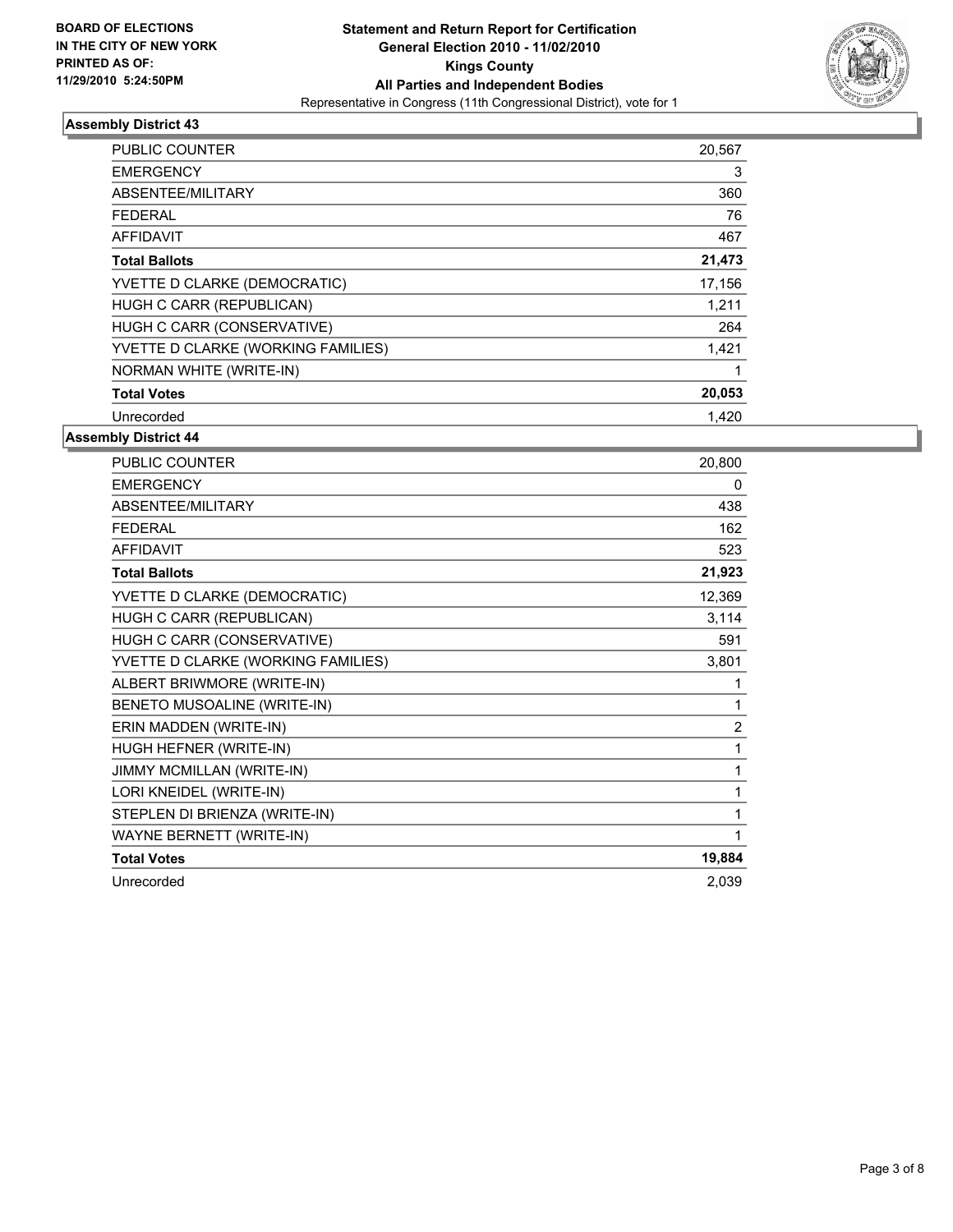

| <b>PUBLIC COUNTER</b>              | 1,915 |
|------------------------------------|-------|
| <b>EMERGENCY</b>                   | 0     |
| ABSENTEE/MILITARY                  | 44    |
| <b>FEDERAL</b>                     | 18    |
| <b>AFFIDAVIT</b>                   | 19    |
| <b>Total Ballots</b>               | 1,996 |
| YVETTE D CLARKE (DEMOCRATIC)       | 611   |
| HUGH C CARR (REPUBLICAN)           | 901   |
| HUGH C CARR (CONSERVATIVE)         | 166   |
| YVETTE D CLARKE (WORKING FAMILIES) | 62    |
| EDWARD GRIFFITH (WRITE-IN)         | 1     |
| IAN DAVID GIESHEK (WRITE-IN)       | 1     |
| IAN RANDAL STROCK (WRITE-IN)       | 3     |
| NIEL DICARLO (WRITE-IN)            | 3     |
| <b>Total Votes</b>                 | 1,748 |
| Unrecorded                         | 248   |

| PUBLIC COUNTER                     | 1,666 |
|------------------------------------|-------|
| <b>EMERGENCY</b>                   | 0     |
| <b>ABSENTEE/MILITARY</b>           | 36    |
| <b>FEDERAL</b>                     | 39    |
| <b>AFFIDAVIT</b>                   | 15    |
| <b>Total Ballots</b>               | 1,756 |
| YVETTE D CLARKE (DEMOCRATIC)       | 455   |
| HUGH C CARR (REPUBLICAN)           | 855   |
| HUGH C CARR (CONSERVATIVE)         | 141   |
| YVETTE D CLARKE (WORKING FAMILIES) | 23    |
| ANTHONY WEINER (WRITE-IN)          | 2     |
| DANIELLE TAWIL (WRITE-IN)          | 1     |
| <b>NEIL DICARB (WRITE-IN)</b>      | 1     |
| NEIL DICARLO (WRITE-IN)            | 2     |
| <b>Total Votes</b>                 | 1,480 |
| Unrecorded                         | 276   |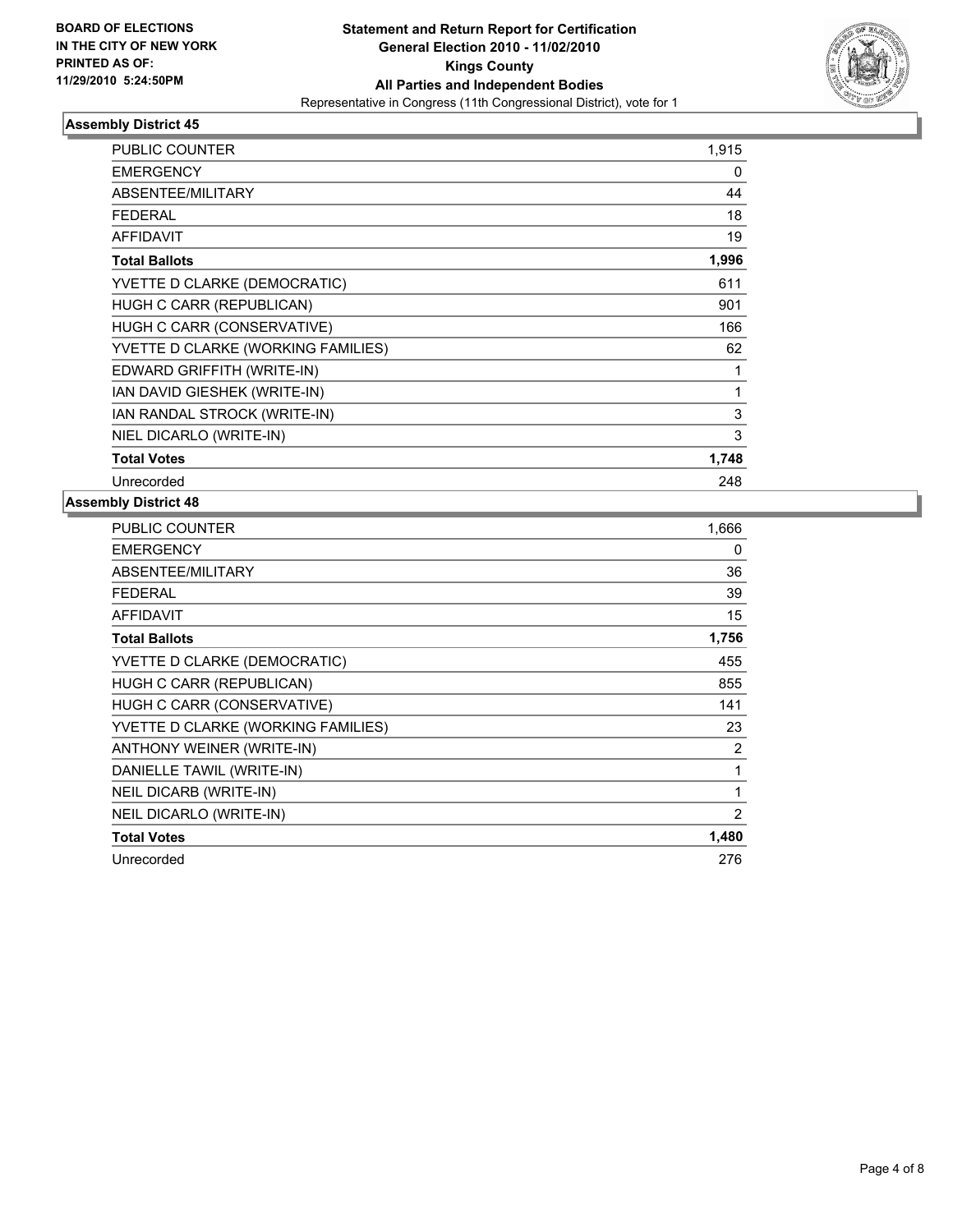

| <b>PUBLIC COUNTER</b>              | 19,321 |
|------------------------------------|--------|
| <b>EMERGENCY</b>                   | 1      |
| <b>ABSENTEE/MILITARY</b>           | 435    |
| <b>FEDERAL</b>                     | 205    |
| <b>AFFIDAVIT</b>                   | 545    |
| <b>Total Ballots</b>               | 20,507 |
| YVETTE D CLARKE (DEMOCRATIC)       | 12,918 |
| HUGH C CARR (REPUBLICAN)           | 1,611  |
| HUGH C CARR (CONSERVATIVE)         | 287    |
| YVETTE D CLARKE (WORKING FAMILIES) | 4,287  |
| ALEXANDER HOFFMAN (WRITE-IN)       | 1      |
| ANTHONY T. BOWDER (WRITE-IN)       | 1      |
| DAVID YASSKY (WRITE-IN)            | 1      |
| ERIC MCCLURE (WRITE-IN)            | 1      |
| FREYA ROSENTEIN (WRITE-IN)         | 1      |
| GRAIO MOSKOWITZ (WRITE-IN)         | 1      |
| JASON CADE (WRITE-IN)              | 1      |
| JOEL BERG (WRITE-IN)               | 1      |
| LINDSEY K GANSON (WRITE-IN)        | 1      |
| MEREDITH JONES (WRITE-IN)          | 1      |
| VIRGINIA MACNTOOK (WRITE-IN)       | 1      |
| <b>Total Votes</b>                 | 19,114 |
| Unrecorded                         | 1.393  |

| <b>PUBLIC COUNTER</b>              | 8,155 |
|------------------------------------|-------|
| <b>EMERGENCY</b>                   | 0     |
| ABSENTEE/MILITARY                  | 84    |
| <b>FEDERAL</b>                     | 9     |
| AFFIDAVIT                          | 184   |
| <b>Total Ballots</b>               | 8,432 |
| YVETTE D CLARKE (DEMOCRATIC)       | 7,130 |
| HUGH C CARR (REPUBLICAN)           | 112   |
| HUGH C CARR (CONSERVATIVE)         | 37    |
| YVETTE D CLARKE (WORKING FAMILIES) | 323   |
| <b>Total Votes</b>                 | 7,602 |
| Unrecorded                         | 830   |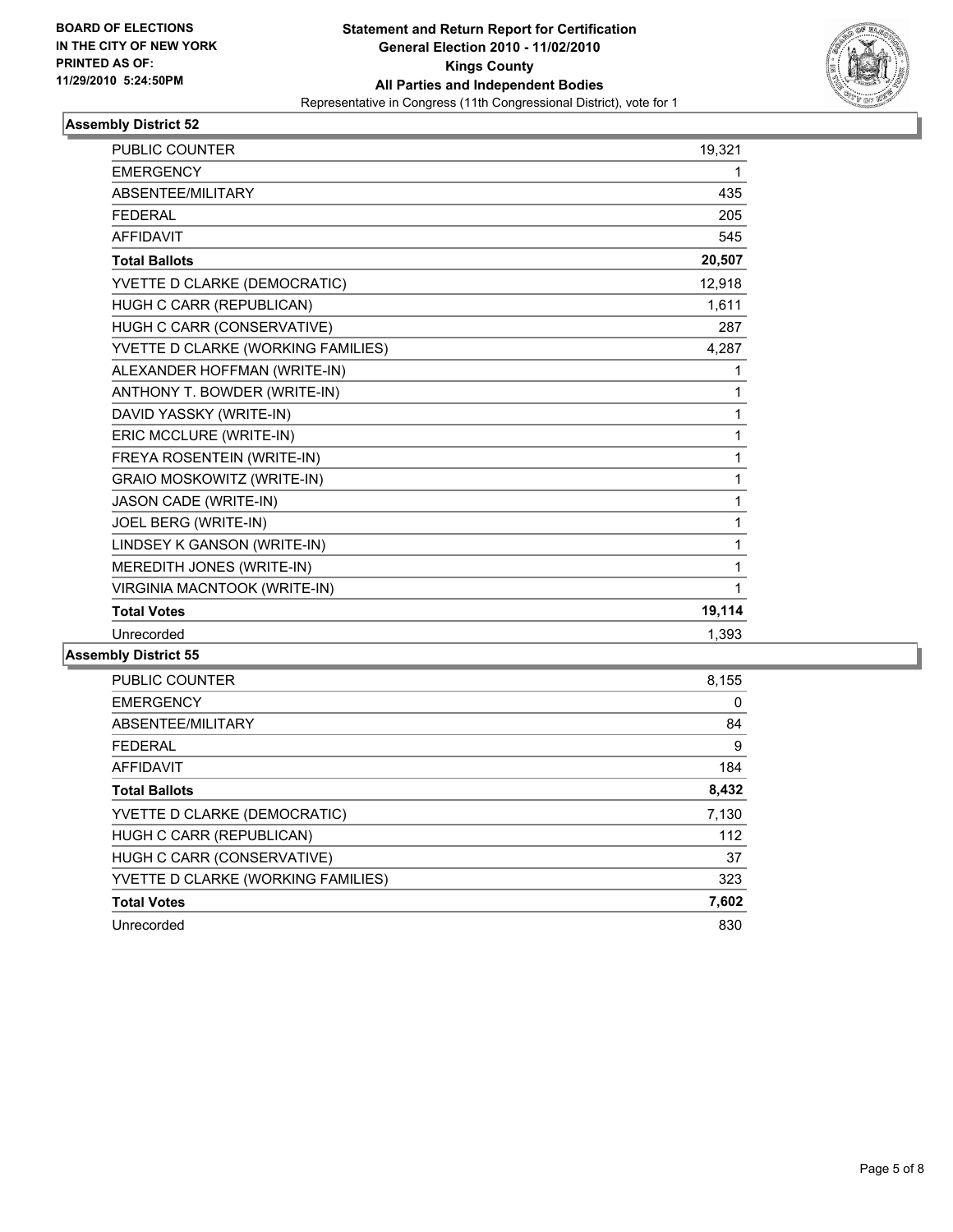

| <b>PUBLIC COUNTER</b>              | 3,579 |
|------------------------------------|-------|
| <b>EMERGENCY</b>                   | 0     |
| ABSENTEE/MILITARY                  | 39    |
| <b>FEDERAL</b>                     | 5     |
| <b>AFFIDAVIT</b>                   | 72    |
| <b>Total Ballots</b>               | 3,695 |
| YVETTE D CLARKE (DEMOCRATIC)       | 3,146 |
| HUGH C CARR (REPUBLICAN)           | 80    |
| HUGH C CARR (CONSERVATIVE)         | 7     |
| YVETTE D CLARKE (WORKING FAMILIES) | 163   |
| <b>Total Votes</b>                 | 3,396 |
| Unrecorded                         | 299   |

**Assembly District 57**

| <b>PUBLIC COUNTER</b>              | 13,592 |
|------------------------------------|--------|
| <b>EMERGENCY</b>                   | 0      |
| ABSENTEE/MILITARY                  | 209    |
| <b>FEDERAL</b>                     | 48     |
| AFFIDAVIT                          | 431    |
| <b>Total Ballots</b>               | 14,280 |
| YVETTE D CLARKE (DEMOCRATIC)       | 10,755 |
| HUGH C CARR (REPUBLICAN)           | 286    |
| HUGH C CARR (CONSERVATIVE)         | 49     |
| YVETTE D CLARKE (WORKING FAMILIES) | 2,270  |
| CHUCK KLOSTRAN (WRITE-IN)          | 1      |
| SANDRA GAYLE (WRITE-IN)            | 1      |
| SEYROUR GAYLE (WRITE-IN)           | 1      |
| <b>Total Votes</b>                 | 13,363 |
| Unrecorded                         | 917    |

| <b>PUBLIC COUNTER</b>              | 10,843 |
|------------------------------------|--------|
| <b>EMERGENCY</b>                   | 6      |
| ABSENTEE/MILITARY                  | 120    |
| FEDERAL                            | 23     |
| <b>AFFIDAVIT</b>                   | 233    |
| <b>Total Ballots</b>               | 11,225 |
| YVETTE D CLARKE (DEMOCRATIC)       | 9,718  |
| HUGH C CARR (REPUBLICAN)           | 133    |
| HUGH C CARR (CONSERVATIVE)         | 39     |
| YVETTE D CLARKE (WORKING FAMILIES) | 594    |
| RANDY ASHCHTER (WRITE-IN)          | 1      |
| SHANEEK MARTIN (WRITE-IN)          | 1      |
| <b>Total Votes</b>                 | 10,486 |
| Unrecorded                         | 739    |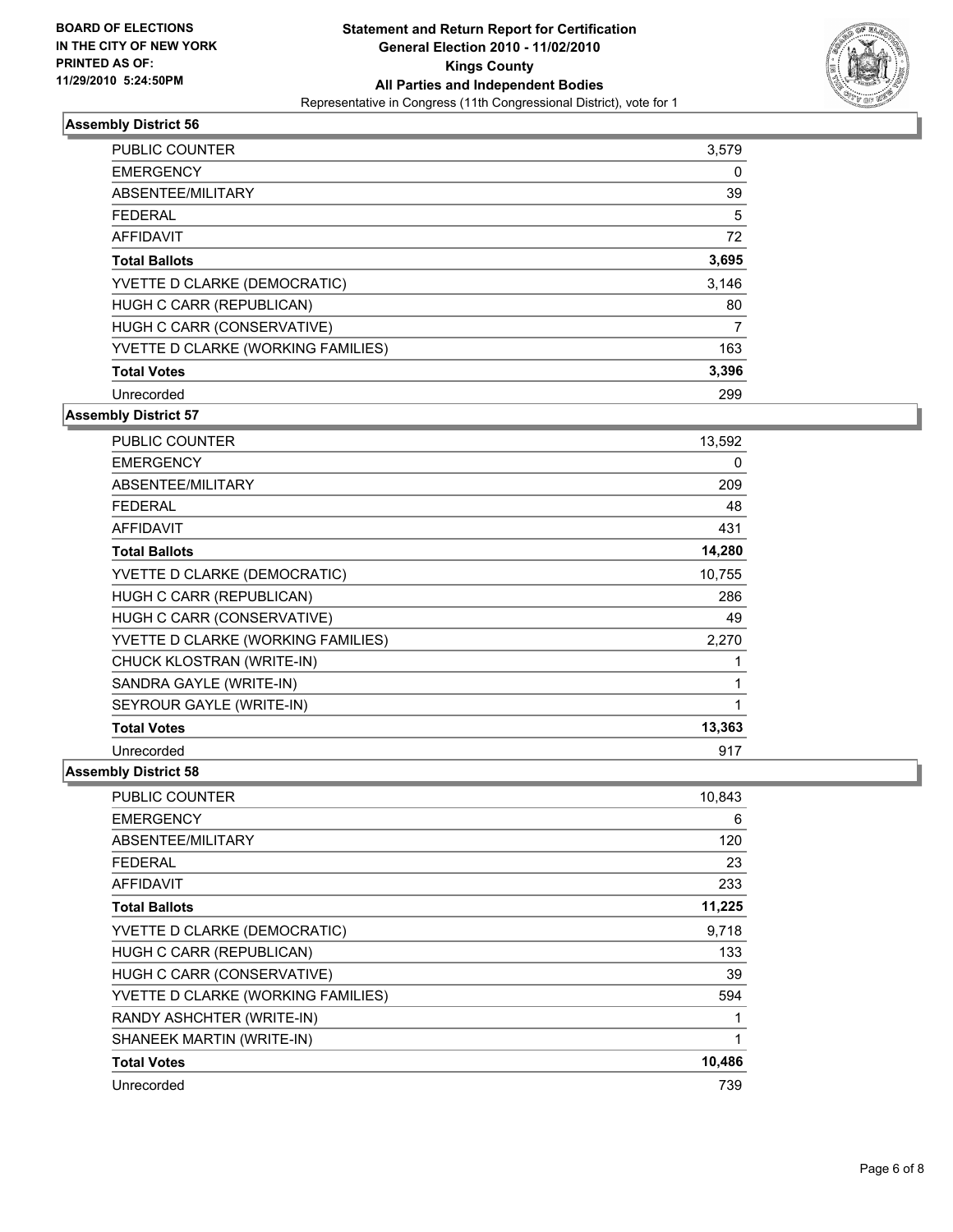

#### **Total for Representative in Congress (11th Congressional District) - Kings County**

| <b>PUBLIC COUNTER</b>              | 119,226      |
|------------------------------------|--------------|
| <b>EMERGENCY</b>                   | 46           |
| ABSENTEE/MILITARY                  | 2,019        |
| <b>FEDERAL</b>                     | 682          |
| <b>AFFIDAVIT</b>                   | 2,941        |
| <b>Total Ballots</b>               | 124,914      |
| YVETTE D CLARKE (DEMOCRATIC)       | 89,973       |
| HUGH C CARR (REPUBLICAN)           | 9,119        |
| HUGH C CARR (CONSERVATIVE)         | 1,739        |
| YVETTE D CLARKE (WORKING FAMILIES) | 14,324       |
| ALBERT BRIWMORE (WRITE-IN)         | 1            |
| ALEXANDER HOFFMAN (WRITE-IN)       | 1            |
| ANTHONY T. BOWDER (WRITE-IN)       | 1            |
| ANTHONY WEINER (WRITE-IN)          | 2            |
| BENETO MUSOALINE (WRITE-IN)        | 1            |
| CHUCK KLOSTRAN (WRITE-IN)          | 1            |
| DANIELLE TAWIL (WRITE-IN)          | 1            |
| DAVID S YASSKY (WRITE-IN)          | 1            |
| DAVID YASSKY (WRITE-IN)            | 1            |
| DONALD DUCK (WRITE-IN)             | 1            |
| E NIKOLAI (WRITE-IN)               | $\mathbf{1}$ |
| EDWARD GRIFFITH (WRITE-IN)         | 1            |
| ERIC MCCLURE (WRITE-IN)            | 1            |
| ERIN MADDEN (WRITE-IN)             | 2            |
| FREYA ROSENTEIN (WRITE-IN)         | 1            |
| GRAIO MOSKOWITZ (WRITE-IN)         | 1            |
| HUGH HEFNER (WRITE-IN)             | 1            |
| IAN DAVID GIESHEK (WRITE-IN)       | 1            |
| IAN RANDAL STROCK (WRITE-IN)       | 3            |
| JASON CADE (WRITE-IN)              | 1            |
| JIMMY MCMILLAN (WRITE-IN)          | 1            |
| JOEL BERG (WRITE-IN)               | 1            |
| LINDSEY K GANSON (WRITE-IN)        | 1            |
| LORI KNEIDEL (WRITE-IN)            | 1            |
| MEREDITH JONES (WRITE-IN)          | 1            |
| NEIL DICARB (WRITE-IN)             | 1            |
| NEIL DICARLO (WRITE-IN)            | 2            |
| NIEL DICARLO (WRITE-IN)            | 3            |
| NORMAN WHITE (WRITE-IN)            | 1            |
| RANDY ASHCHTER (WRITE-IN)          | 1            |
| ROYSTON ANTOINE (WRITE-IN)         | 1            |
| SANDRA GAYLE (WRITE-IN)            | 1            |
| SEYROUR GAYLE (WRITE-IN)           | 1            |
| SHANEEK MARTIN (WRITE-IN)          | 1            |
| STEPLEN DI BRIENZA (WRITE-IN)      | 1            |
| VIRGINIA MACNTOOK (WRITE-IN)       | 1            |